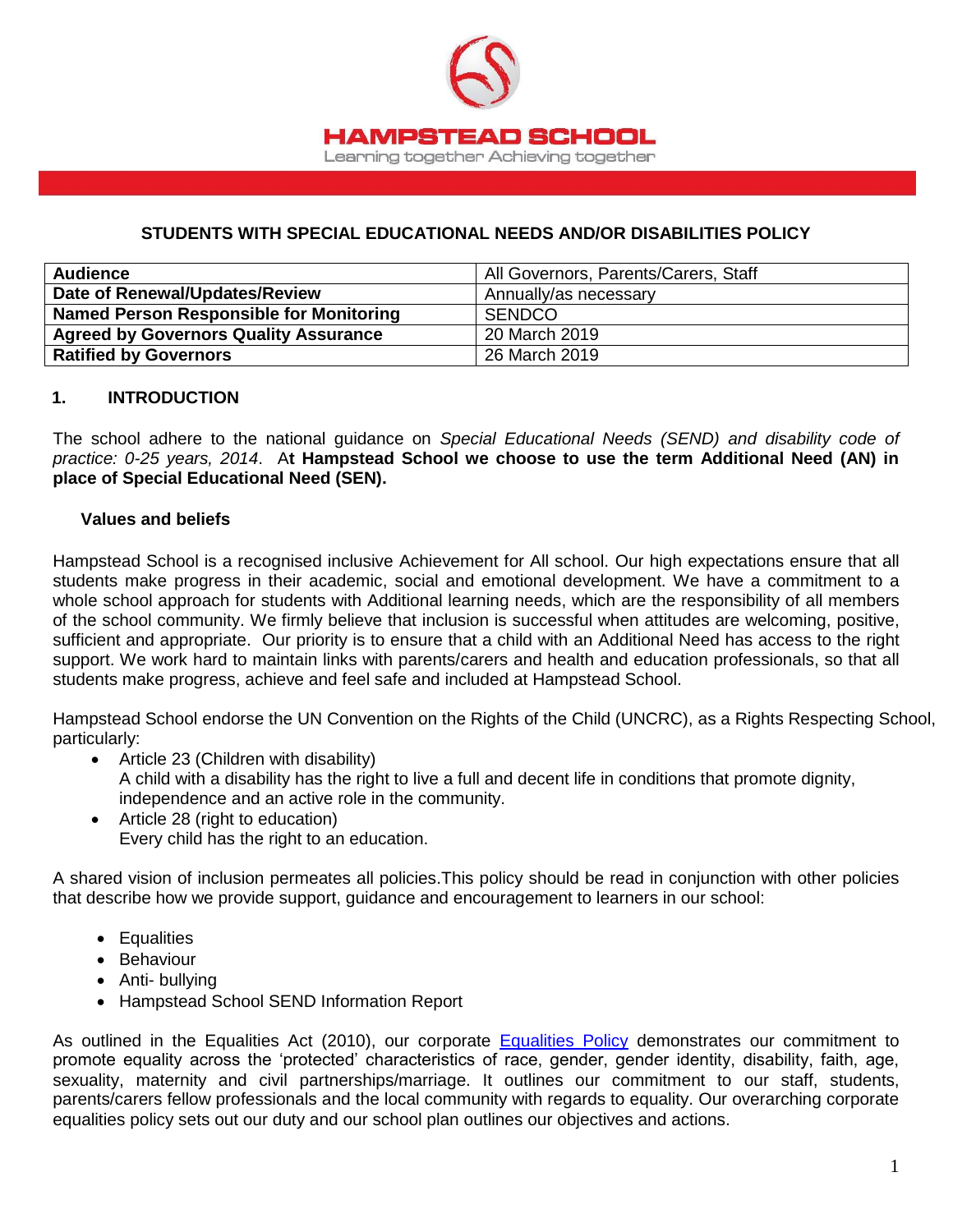## **Definition of special educational needs (SEN)/ Additional Needs**

Students are defined as having an Additional Need (CoP SEND Policy 2014) or disability if they have a difficulty that calls for a special educational provision to be made for them. This is provision that is additional and different to Quality First Teaching (QFT).

The 2014 SEN Code of Practice describes four areas of difficulty. We recognise that some students will experience difficulties in more than one of the following areas:

- **Communication and interaction**: e.g. speech and language and autistic spectrum disorder, Asperger's Syndrome
- **Cognition and Learning**: e.g. specific learning difficulties (SpLD), moderate learning difficulties (MLD), dyslexia, dyscalculia, dyspraxia
- **Social, emotional and mental health\* difficulties (SEMH)**: e.g. attention deficit hyperactive disorder(ADHD), depression, eating disorder, attachment disorder, self-injury
- **Sensory and/or physical needs**: e.g. visual, hearing and physical impairment, and multi-sensory impairment, Cerebral Palsy etc.

*\*Good Mental Health is an important aspect of school responsibility. We will support our vulnerable students through partnership agreements with CAMHS and relevant service providers, rigorously maintaining our universal provision across the organisation (PSHCE/extra-curricular/pastoral support/positive ethos/healthy school status/ attendance monitoring/ behaviour monitoring/ parental engagement/ assemblies/ rewards/ transition programmes/ school trips/ counselling/mentoring/peer buddies….) We have two identified Mental Health Lead practitioners in the school and they are responsible for SEMH CPD training for staff.*

What is not a Special Educational Need as outlined in the 2014 Code of Practice:

Being a Looked After Child Being in receipt of pupil premium English as an additional language Housing difficulties Health and welfare Attendance and punctuality Short term lapse in progress

However, these are not exclusive. Where a student has an Additional Need and one or more of the above, then they will fall under the care of the Achievement Support Faculty or Student Support Centre at Hampstead School.

When considering who should be identified as having an Additional Need, we will adhere to Camden's Guidance Criteria 2014. The key indicators will be whether a student is making less than expected progress given their age and individual circumstances. This can be characterised by progress which:

- is significantly slower than that of their peers starting from the same baseline
- fails to match or better the child's previous rate of progress
- fails to close the attainment gap between the child and their peers
- widens the attainment gap

What is considered when deciding whether to pursue statutory assessment for an EHCP:

- $\circ$  A student is not making adequate progress despite sustained targeted provision
- $\circ$  Has a significantly greater difficulty in learning than the majority of others of the same age

### **Disability**

A young person may have a disability under the Equality Act 2010 if they have a physical or mental impairment which has a long-term and substantial adverse effect on their ability to carry on normal day-to-day activities. The definition includes sensory impairments such as those affecting sight or hearing, and long term health conditions such as asthma, diabetes, epilepsy and cancer. Children and young people with such conditions do not necessarily have Additional Needs, but there is a significant overlap between disabled children and young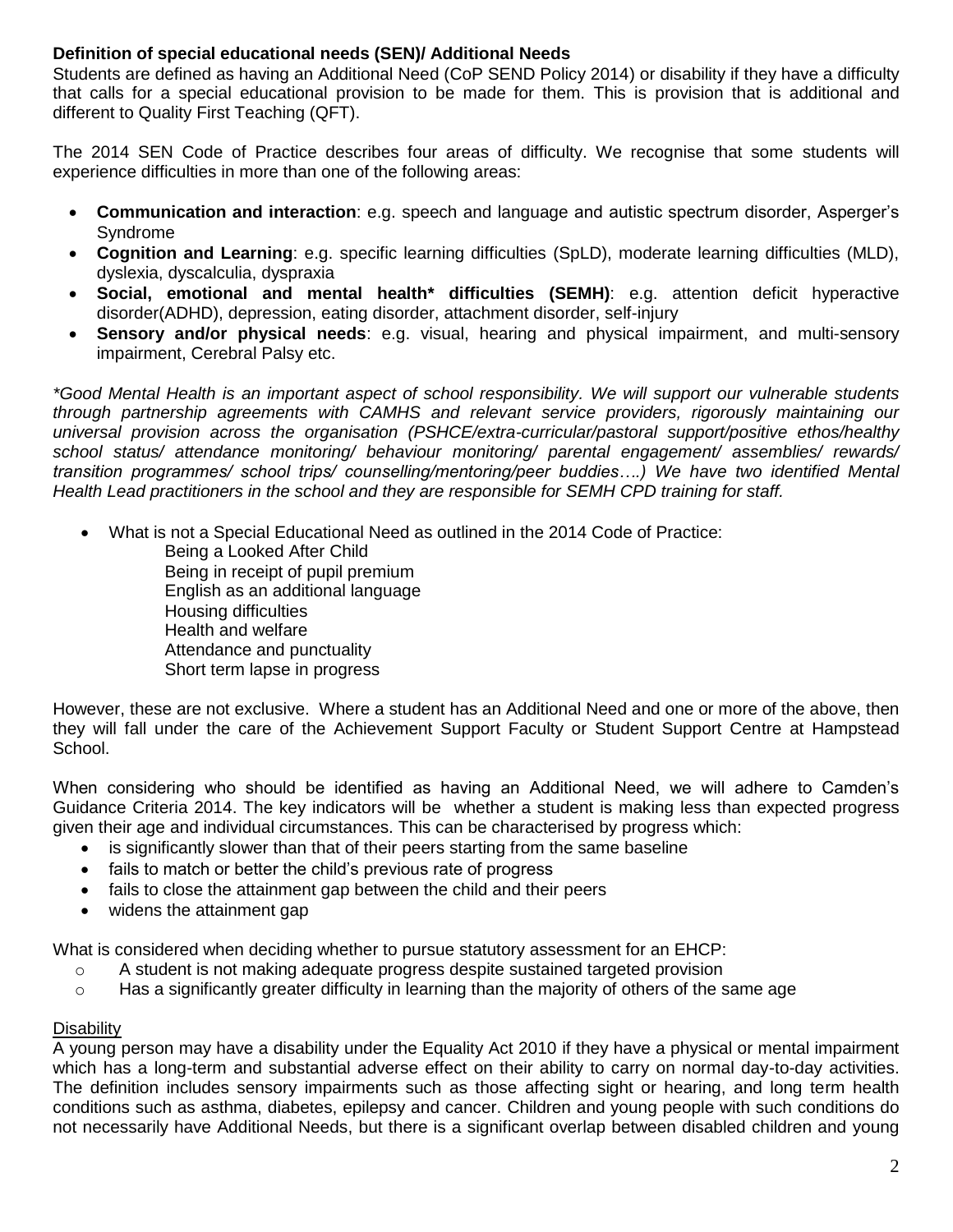people and those with specific Additional Needs. Where a disabled or young person requires specialist educational provision they will be covered by the SEND Policy and Equalities Policy.

## **Examinations Access Arrangement**

The **Joint Council for Qualifications (JCQ)** has strict guidelines, updated annually, on provision of access. These ensure that only students who meet strict criteria qualify and are provided with essential access arrangements, and so that in turn, the other students who do not qualify are not penalised.

## **2. THE OVERALL AIM OF OUR POLICY**

This policy reflects how we ensure access for all students to the full life at Hampstead School, for example:

- Academically access to and progress in the national curriculum.
- Socially and emotionally encouraging friendships and co-operation- e.g. lunch clubs, before and after school clubs, including a breakfast club and, extending the school day to offer enrichment and/or progression projects.

We believe that the Five Outcomes set out in Every Child Matters Agenda remain important for all students, but are especially so for our most vulnerable students. The Five Outcomes inform our thinking about curriculum, classrooms and the care, guidance and support we provide for our students.

- Stay healthy
- Stay safe
- Enjoy and achieve
- Make a positive contribution
- Achieve economic wellbeing

### **3. THE OBJECTIVES OF OUR SEND POLICY**

- Ensuring a whole school approach for example, in terms of whole school awareness of Additional Needs roles/responsibilities and the implications of the Disability Discrimination Act
- Improving the identification and assessment of needs and the tracking progress of pupils with Additional Needs
- Developing staff skills on Additional Needs matters using the Inclusion Development Programme including identification of needs and inclusive teaching; supporting teachers to meet the requirements of the teacher standards and thereby improving outcomes for students
- Develop QFT and Improving, monitoring, progress and standards for students with Additional Needs
- Enhancing parental involvement and confidence in the school's Additional Needs provision (AN),
- Achievement for All and Parent Conversations
- Listening to students with Additional Needs
- Developing aspects of support and intervention for students not making expected progress, especially in core subjects
- Supporting transition for students with AN between years and into the next stage of education or alternative type of education if required
- Ensure that specialist agencies and services support the progress and well-being of students with Additional Needs
- Ensure that the Hampstead School SEND Information Report clearly outlines and reflects the support available to parents/carers and their child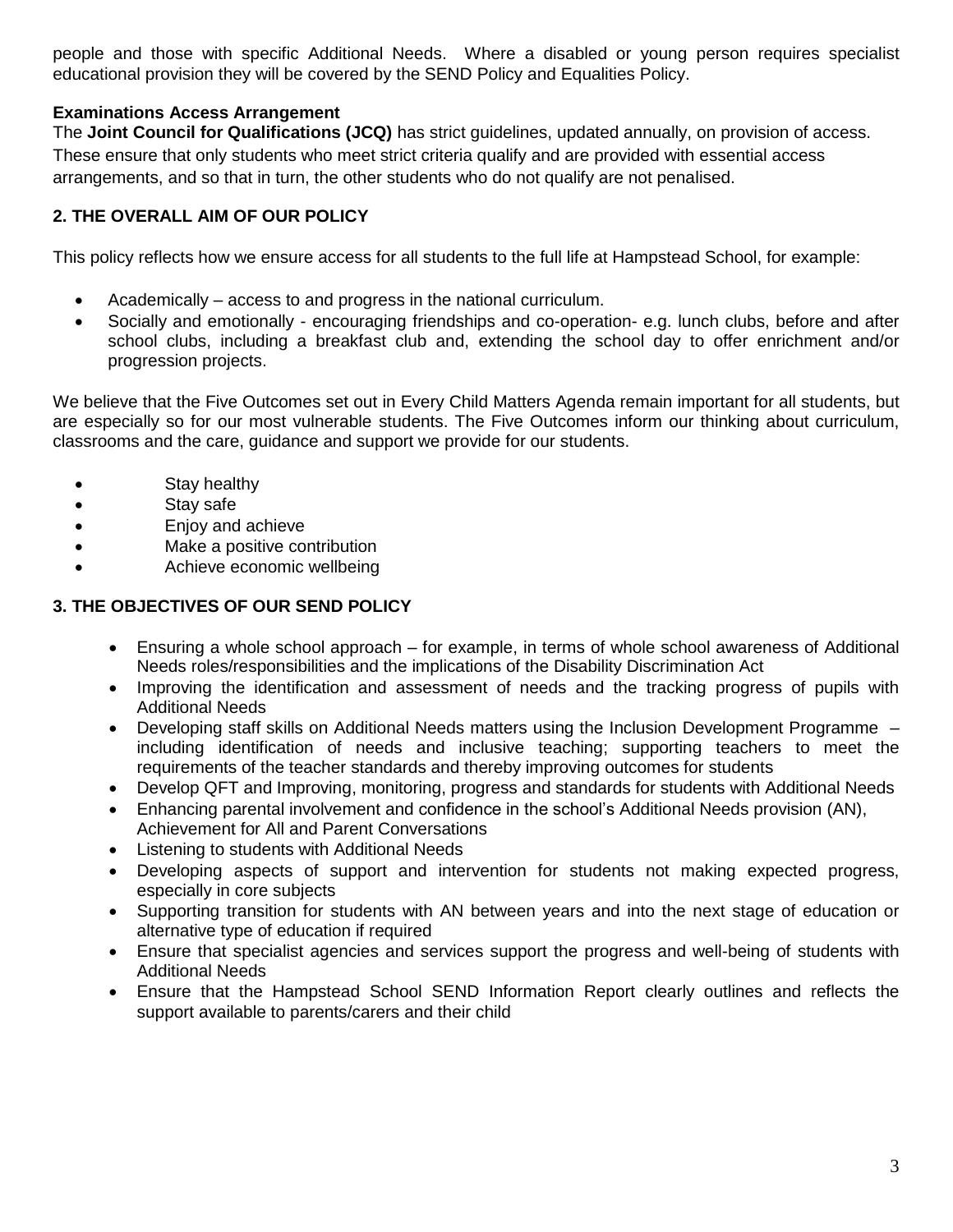

## **STUDENTS WITH SPECIAL EDUCATIONAL NEEDS AND/OR DISABILITIES PROCEDURES**

## **1. SCHOOL-BASED PROVISION FOR STUDENTS WITH A DISABILITY**

#### Disability Resource Base

We are an additionally resourced school for pupils with exceptional needs. Our school has adaptations to meet the needs of pupils with mobility difficulties*:* ramp access, accessible toilet facilities, electronic changing table, three lifts, outside door fitted to some classrooms and accessible modification to doorways. We make changes to our day to day procedures to help our students feel included; room allocations for lessons are prioritized for accessibility.

### **2. HOW THE GOVERNING BODY (GB) WILL EVALUATE THE QUALITY OF ADDITIONAL NEEDS PROVISION**

- The GB will formally report each year in the summer term on the success of the school's provision for students with additional needs. The main focus of this report will be progress on the objectives set by the GB annually and will make reference to the Five Outcomes.
- The GB will celebrate where the school is successful and work with school leaders to set out how and what we will improve.
- The Achievement Support Faculty link Governor will monitor and collect information about the school's provision for students with additional needs in a variety of ways, including:
	- Meetings with the Special Needs and/or Disabilities Co-ordinators (SENDCo and DESCO)
	- $\triangleright$  Hold discussions with members of staff and parents/ carers
	- $\triangleright$  Supporting the school with any Local Authority (L.A) reviews of students with Additional Needs and in implementing any recommendations
	- $\triangleright$  Supporting school leaders in their evaluation of Additional Needs provision
	- $\triangleright$  Review data on students with Additional Needs for example, the number of students on the Additional Needs record; the progress and standards achieved by pupils with Additional Needs.
	- $\triangleright$  Reviewing progress on Inclusion matters in the school's Improvement Plan

## **3. ADMISSION AND INDUCTION ARRANGEMENTS FOR STUDENTS WITH Additional Needs (INCLUDING THOSE WITH an Education Health Care Plan 0-25 )**

- Facilitate individual visits and meetings with parents of students with an EHCP during Year 5.
- In year 6 the SENDCO and Head of Year 7 will visit the larger Primary feeder schools to meet the students and gather background information;
- The SENDCO and HoY 7 will have additional meetings with the parents/carers and relevant external agencies; including the attendance of Annual Reviews;
- Additional visits can be arranged for the parent(s) and child to visit Hampstead ahead of induction day in Year 6; we will guide parents through the Transition process.
- Conduct thorough assessments of need, including the gathering of baseline data to inform intervention choices, this will take the form of literacy assessment on the allocated Cognitive Ability Test (CAT) day and on the induction day;
- Parents/carers will be informed by letter of the proposal for their child to be placed in an intervention group in the autumn term of Year 7. A parent can choose to decline this offer of support for their child;
- Allocated, Year 7 Achievement Support teachers, will make contact with parents/carers, ahead of the Autumn Term, to discuss the Personalised Passport of Provision and agree strategies, interventions and targets.
- Please refer to the school's [Admission Policy](http://www.hampsteadschool.org.uk/page/?title=Policies&pid=32) for additional information on whole school admission procedures.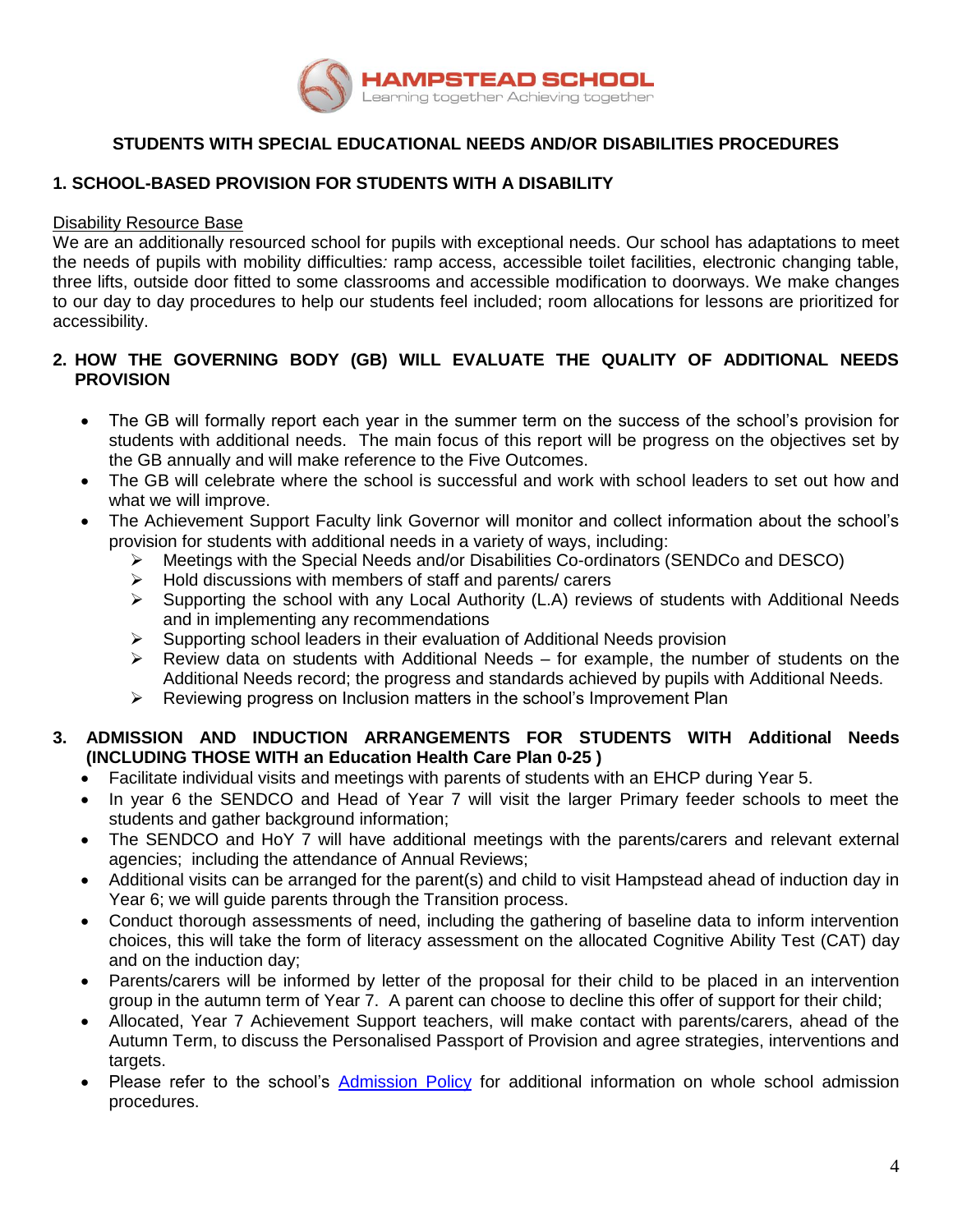## **4. HOW WE ORGANISE PROVISION FOR STUDENTS WITH Additional Needs**

All members of the school community share responsibility for the quality of provision for all students including those with Additional Needs, as outlined in the Teacher Standards. We adopt an assess- plan-do-review approach to all provision and interventions.

However, some members of staff have specific roles and responsibilities in this area.

- The SENDCO (supported by the Leadership Team) is responsible for the day-to-day implementation of the SEND Policy.
- The Disability Resource Base Manager is responsible for ensuring that the needs of children with a physical and/or sensory impairment are met.
- The Inclusion Manager and the Learning Mentors adhere to the SEND Policy, promoting and facilitating inclusion.

### The SENDCO's main responsibilities:

- Working in partnership with parents/ carers regarding their child's Additional Needs and how best to meet their child's needs.
- Supporting staff in developing knowledge, skills and confidence to increase the inclusion of students in the classroom using resources including the Inclusion Strategy Booklet, the Confidential Background information and Passports of Provision (aka IEPs).
- Passports of Provision are not a statutory requirement however; information will be shared with staff and parents regarding support.
- Ensuring that Provision Maps reflect wave 2 and wave 3 interventions and that the team are responding to the individual needs of the student.
- Ensuring Additional Needs records are relevant, reviewed and kept up to date, with information available to staff to facilitate inclusion.
- Ensuring that the Achievement Support Faculty (ASF) are working in line with all SOPs and are trained to track student progress through rigorous data evaluation.
- Working in partnership with external agencies and cascading necessary information
- Ensuring that the ASF are kept abreast with local and national developments.

## The Achievement Support Faculty teachers' responsibilities:

Managing, developing and evaluating the intervention programmes by:

- Placing students on appropriate intervention programmes in consultation with parents/ carers and the class teachers.
- Inducting, supporting and training Teaching Assistants (TAs) to deliver intervention programmes.
- Ensuring that teachers and TAs are working in partnership to facilitate learning
- Tracking the progress of students on Intervention Programmes
- Ensuring that Teachers are provided with the knowledge and strategies to support their teaching and the students' learning
- Assessment and observation of individual students in order to put appropriate provision in place.
- Individual, group support or in-class support to some students, where appropriate including those with emotional and behavioural difficulties.
- Working with class teachers and Teaching Assistants to ensure that the advice from specialist and external services is implemented.
- Liaise with external agencies to implement and monitor all provision as outlined on the EHCP

### The class teacher's responsibilities include:

- Plan lessons to help pupils overcome potential barriers to learning
- Work in partnership with the teaching assistants to maximise the learning outcomes of all students
- Joint planning and assessment of pupils with Additional Needs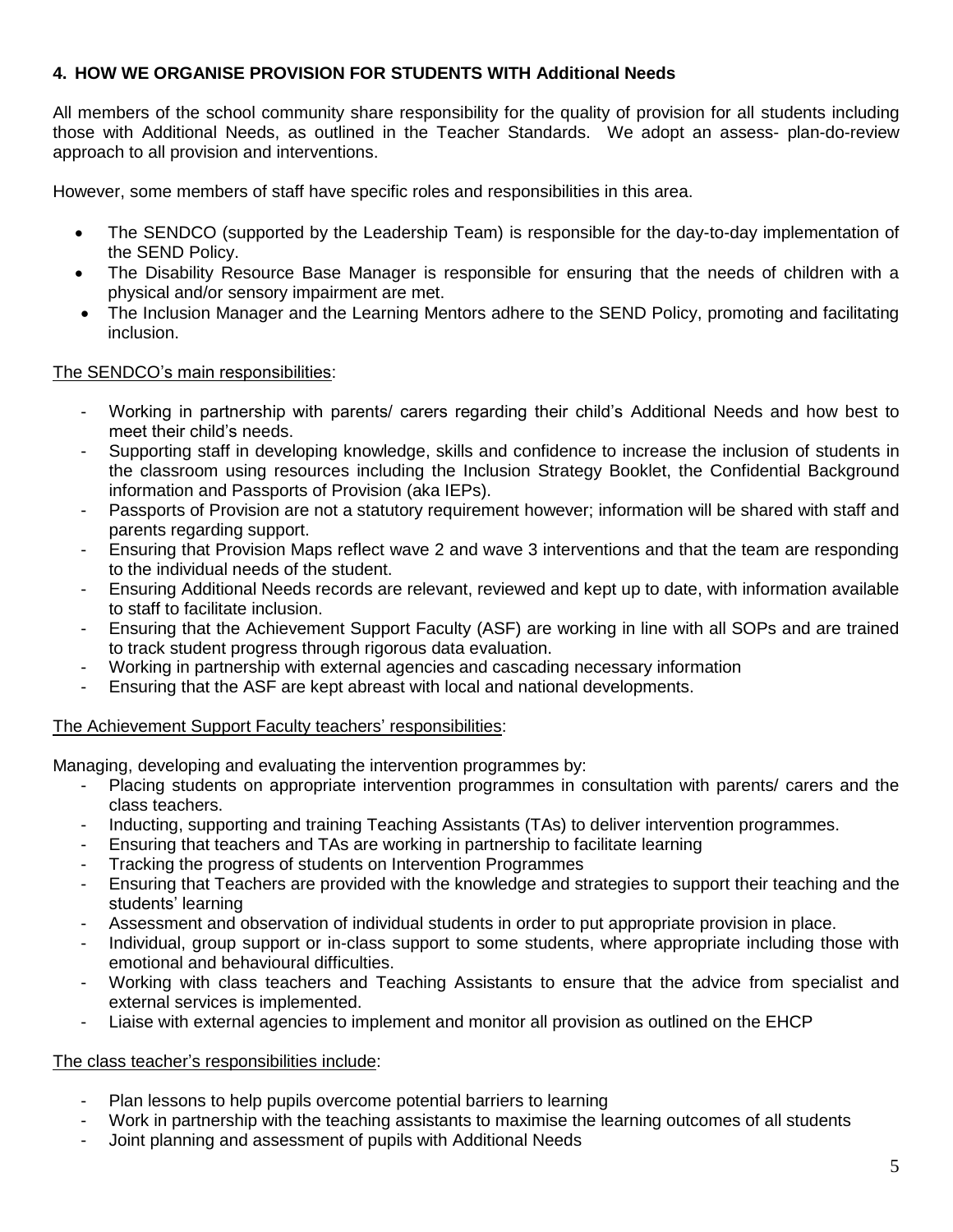- Sufficient differentiation tailored to student's needs
- Monitor student progress in partnership with the Achievement Support Department.

Teaching Assistants (TAs) The TA's responsibilities include:

- Providing additional support for students with an EHCP and those identified as having an additional need
- Promoting and facilitating independent learning across the curriculum
- Supporting individual students to engage in all activities alongside their peers (supporting differentiation)
- Implementing Wave 2 and Wave 3 interventions with appropriate training, preparation, monitoring and planning
- Maintain accurate records of support/interventions
- Communicate to the class teacher/ASF teachers/SENDCO the progress of support/ interventions
- Support examination preparation
- TA members of the Disability Resource Base Support students with mobility/physical/ personal care needs

## **5. HOW WE IDENTIFY, ASSESS AND PLAN SUPPORT FOR STUDENTS WITH AN ADDITIONAL NEED**

- At Hampstead School, we gather data from feeder schools and conduct baseline standardised assessments for each pupil.
- We cater for students with different learning needs through careful assessment and planning.
- We conduct regular learning walks to monitor progress and evaluate interventions/provision
- We record all pupils' progress as part of our monitoring and assessment practices. These include observations and data tracking.
- The Assess-Plan-Do-Review process permits us to evaluate the effectiveness of support
- The Provision Map outlines the provision we make and shows how we respond to individual students' needs (see section 9).
- The SENDCO reports to the Leadership Team through regular meetings with the Line Manager and Link Governor.
- When the student no longer meets the Camden Criteria for SEND (see Camden website) and the learning gap is closed, parents will be informed, and the student will be removed from the additional needs list and placed on a monitoring grid.
- If the pupil is not making adequate progress in spite of the provision, the SENDCO may seek specialist advice and/or assessment. For a small minority of pupils this may eventually lead to a Local Authority EHCP statutory assessment. The process of which will take up to 20 weeks from start to completion. The decision to pursue an EHCP assessment can be the parents or carers or school's decision, a student of 16 years can also request an assessment. However, Intervention and support must be proven to have been purposeful, relevant and sustained over of a period of at least 2 assess-plan-do-review cycles, and the need of the student must be severe, complex and long-standing.
- The school takes great care over the identification and assessment of students whose first language is not English. We do not assume that lack of progress in English means that a child has a specific learning need However, we are aware that for some students, slow progress may be a result of a hidden educational need.

## **6. HOW WE HELP STUDENTS WHO ARE FALLING BEHIND IN THEIR LEARNING**

We have a graduated response to meeting student's needs, using three 'waves' of support:

- **Wave 1** "inclusive" differentiated lessons for all students Quality First Inclusive Teaching. Highly focused teaching with sharp objectives. Appropriate use of questioning, modeling and explaining. High demands of pupil engagement with learning. High levels of interaction for all pupils.
- **Wave 2** small group intervention for students who can be expected to catch up with their peers as a result of the intervention, ranging from two hours a fortnight to 13 hours a fortnight.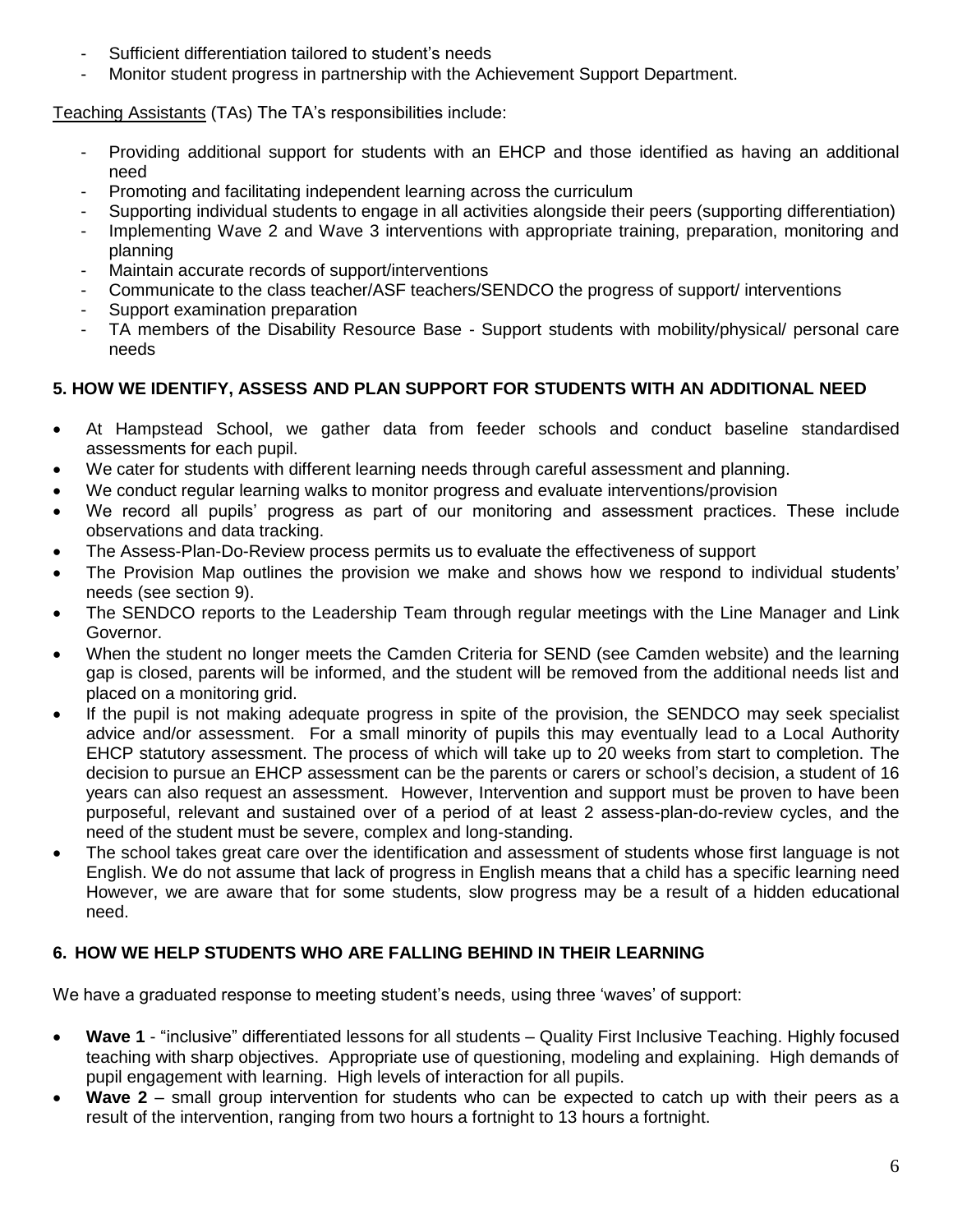**Wave 3** interventions – specifically targeted interventions and personalised support for individual students with persistent difficulties.

*Please see appendix 1 for summary of provision at Hampstead School*

## **7. HEARING THE STUDENT'S VOICE**

We actively involve pupils in making decisions about their own learning and support (e.g. agreeing and monitoring progress towards personal targets). Students are active participants in their person-centered Annual Reviews.

As members of the Camden REACTIVE forum, a group of disabled young people from Hampstead School attend and contribute their views on a broad spectrum of issues including accessibility. Thereby influencing change across the borough.

The school has a successful [Anti Bullying Policy,](http://www.hampsteadschool.org.uk/page/?title=Policies&pid=32) which is peer led.

### **8. HOW WE TRAIN OUR TEACHING AND SUPPORT STAFF ON ADDITIONAL NEEDS MATTERS**

We understand the importance of training in special needs, inclusion and disability equality. We recognise that teaching and non-teaching staff will need regular training on aspects of Additional Needs and inclusion in order to develop their knowledge, skills and confidence.

Whole school universal approach

- $\triangleright$  Sharing of specific strategies via the Inclusion Strategy Booklet and Passports of Provision
- $\triangleright$  Access to specialist advice
- $\triangleright$  Collaborative classroom practice; regular communication/discussions
- $\triangleright$  Continued professional development via Twilight Training
- $\triangleright$  Professional Learning Community projects
- $\triangleright$  Regular updates and core discussion groups
- $\triangleright$  Teaching and Learning blogs
- $\triangleright$  Wall displays with differentiation tips

Targeted Level – for those working with specific groups of students

- $\triangleright$  Supervision and sharing of knowledge
- $\triangleright$  Liaison with parents/external agencies/joint planning and target setting
- $\triangleright$  Working party planning and monitoring
- $\triangleright$  Specific individualised training
- $\triangleright$  Differentiation support and TA support
- $\triangleright$  Link Achievement Support teacher

Training programmes for the year include:

- $\triangleright$  Quality First Teaching
- $\triangleright$  Speaking and Listening skills
- 
- → Dyslexia<br>
→ Working<br>
→ Reading<br>
→ Autism<br>
→ Mental H Working memory
- Reading development in children
- Executive function
- Autism
- Mental Health issues
- $\triangleright$  Attachment theory
- Visual impairment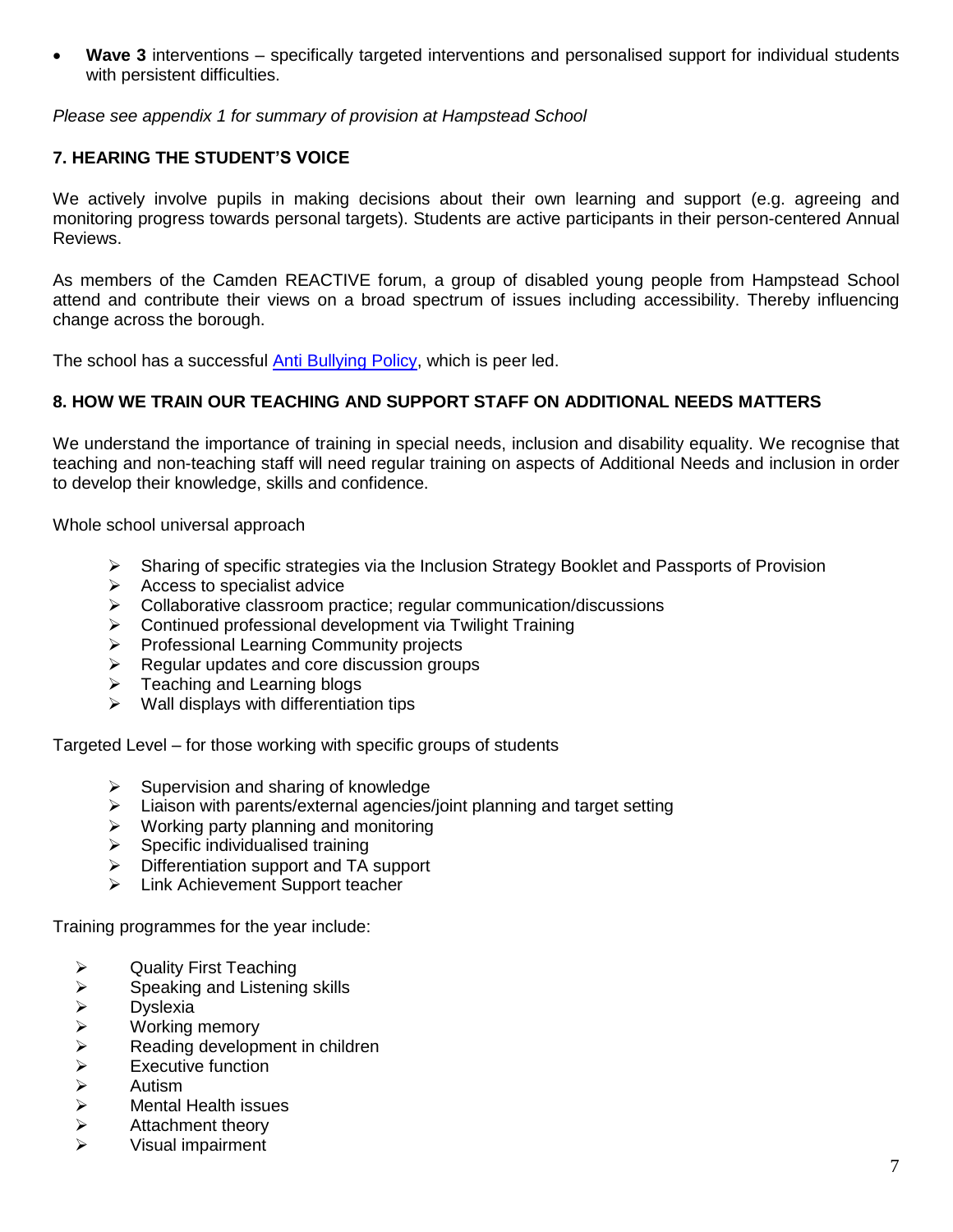- $\triangleright$  Hearing impairment
- **▶ Oppositional Defiance Disorder**
- ADHD

Specialist level – In depth training for those advising on and, supporting students with a learning need

- $\triangleright$  Multi agency forum discussion groups
- $\triangleright$  Professional development SpLD/ SENDCo Award/ Masters in SEND/ ELKLAN
- $\triangleright$  Reading recovery programmes
- $\triangleright$  Soundwaves courses
- $\triangleright$  Participation in SENJIT IoE professional development courses
- $\triangleright$  Partnership working with other Camden schools
- $\triangleright$  Specific targeted training to facilitate inclusion Occupational Therapy/ Physiotherapy/ Medical needs/ Hearing impairment/ Sight impairment/ mobility needs
- > Counselling
- > Mentoring
- $\triangleright$  Specialist supervision.
- $\geq$  Access Arrangement training<br> $\geq$  Exam support training
- Exam support training
- $\triangleright$  Weekly training of Teaching Assistants and student progress tracking training
- Camden SENDCO Forum and SENDCo professional development training sessions

### **9. HOW WE WORK WITH SPECIALIST SERVICES TO SUPPORT STUDENTS WITH SEN**

#### **The school works successfully with many outside agencies/specialist services:**

The Educational Psychologist is employed as a part of the Service Level Agreement with Camden. A programme of support is agreed at the start of each term. The support can take the form of statutory assessment work, or it can be more specific such as delivering training to staff on specific areas of need. The EP may also meet with parents, teachers and students to discuss concerns. We have also used our EP to supervise the development of new projects, to deliver Cognitive Behaviour support to students at risk of exclusion. The EP will also support staff in a supervision capacity, if required, as well as supporting NQTs through their first year.

- The LA advisory teacher for Hearing Impairment provides training, support and guidance on the inclusion of students with degrees of Hearing Impairment.
- Speech & Language support is embedded at Hampstead School
- Borough Occupational Therapists advice and train staff at Hampstead
- Epilepsy training to staff
- Brent Outreach Autism Team work closely with the school offering training and guidance to all staff
- CAMHS and Social Services work closely with the school to facilitate inclusion and good mental health.
- E-safety evenings and anti-bullying initiatives, plus a robust PSHCE programme, promote emotional and mental health well-being - [Safeguarding Policy.](http://www.hampsteadschool.org.uk/page/?title=Policies&pid=32)

This collaboration makes a strong contribution to the efforts of the school to create a happy and purposeful and safe environment for all.

## **10. HOW WE WORK IN PARTNERSHIP WITH PARENTS/ CARERS**

We understand the importance of partnership working with parents/ carers. We will be positive and proactive in our interactions with parents/carers, listening to their concerns and responding without delay. We will make sure that we:

- Use parents/ carers' knowledge of their child
- Provide support for student's learning and personal development at home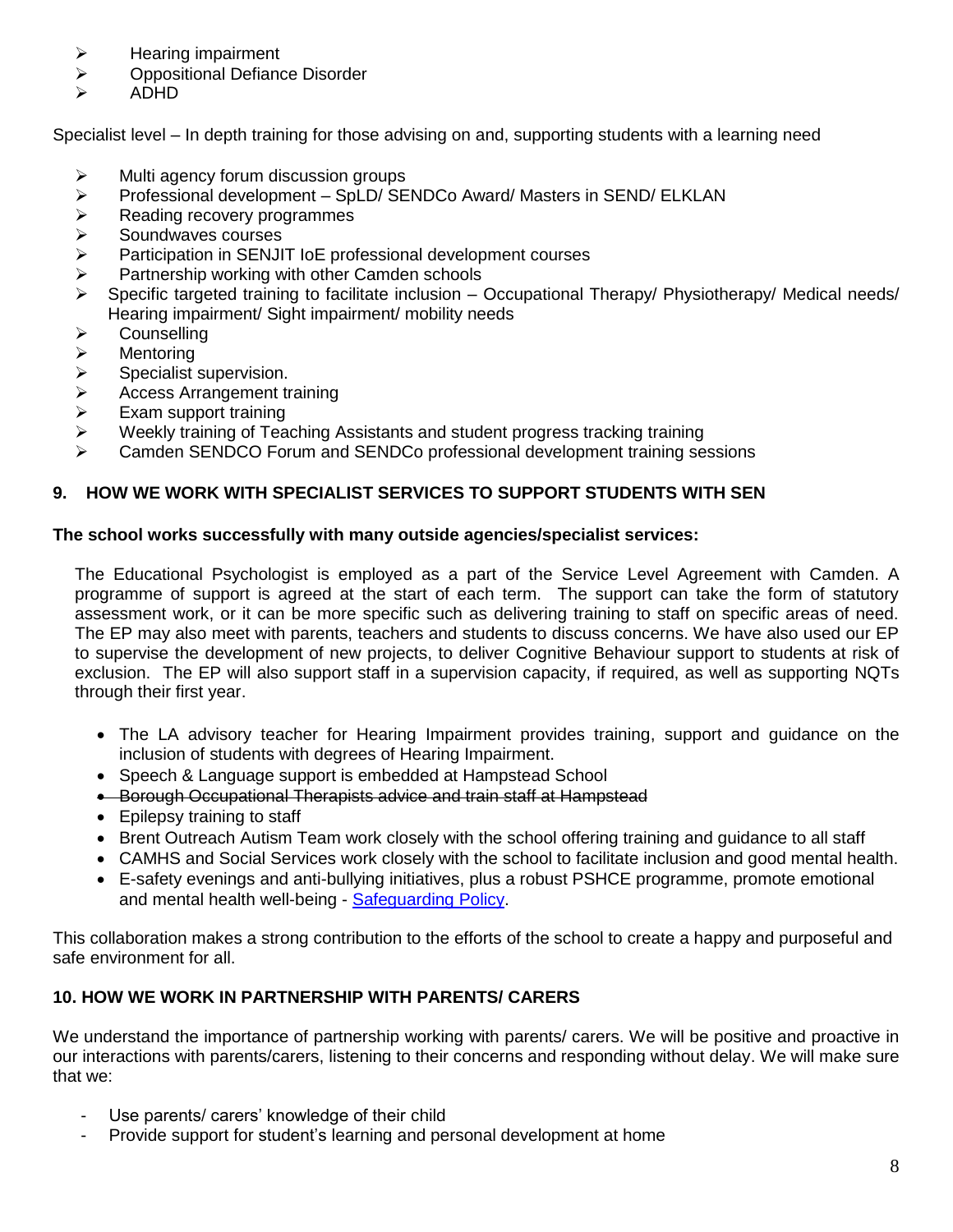- Involve parents/ carers in reviewing their child's progress
- Help parents/ carers to get independent advice
- Communicate frequently on their child's progress, well-being, and success and identified needs; respond sensitively to parent/carer concerns.
- Offer monthly 'surgery time' to address parental concerns
- Make available to them, Camden's Local Offer outlining the support available in the Camden community [http://www.localoffer.camden.gov.uk](http://www.localoffer.camden.gov.uk/)
- Communicate with parents through AFA structured parent conversations
- Support parents with understanding issues around mental health and wellbeing by placing appropriate material on the school website for parents to access. This is not a statutory requirement, but it is a topic of fundamental importance and value.
- Invite all parents to attend the Triple P parenting seminars, and invite a select few to attend the Triple P full course to promote a student's independence, resilience and responsibility.

We help parents/carers to make a positive contribution to the education of their children through:

- a systematic effort to support parents/ carers at periods of transition**,** by clearly explaining all the procedures, paying visits to new settings (internal or external), having interviews with newcomers and making sure that all needs are communicated effectively so that they can be followed up successfully. There is a rigorous transition system that the school is using focusing on curriculum continuity and involvement of parents/ carers and students in meeting individual learning goals.
- Providing information about the transition of disabled young people into Adult Services (where relevant) [http://www.localoffer.camden.gov.uk](http://www.localoffer.camden.gov.uk/)

## **14. HOW WE LINK WITH LOCAL SCHOOLS AND SUPPORT STUDENTS WITH ADDITIONAL NEEDS THROUGH TRANSITION INTO SECONDARY EDUCATION**

- Students from Hampstead School come from a variety of local feeder schools. The SENDCO works collaboratively with the Transition Manager and HoY, sharing the responsibility of visits, collection and transfer of information from all of the feeder schools.
- Visits to Hampstead for children with an Education Health Care Plan commence in Year 5.
- When students with Education Health Care Plans transfer to Secondary School the SENDCO visits the SENDCO of the primary school, meets the student in their environment and attends the Annual Reviews. We collect Additional Needs profiles and relevant information. If appropriate some students may make several visits to our school with their TA.
- When a child transfers to another secondary or special school we forward the Additional Needs profiles to the relevant person. Where possible the Achievement Support Faculty teacher may speak to the teacher with responsibility for students with a learning need at the new school. We will also attend a transition review meeting.

## **15. HOW WE HELP STUDENTS WITH AN ADDITIONAL NEED TO MAKE THE TRANSITION BETWEEN YEAR GROUPS AND PHASES**

The authority formally approaches the school to consider as to whether the school can meet the student's needs. There are a number of measures in place to support the smooth transfer of **all** students to the next school year. In addition to these, we have the following measures for students with an Additional Needs:

- Background booklet information is available for all staff
- Inclusion meetings that take place throughout the year
- We provide additional quidance and support to pupils making the transition onto Key Stage  $4 -$  for example when making choices of subject – and making the transition to post 16 provision. Connexions work closely with our students from Year 9 – Year 13. Accompanying them to off-site interviews and tracking/reviewing their progress if they go on to college
- Young people over the age of 16 have new rights -as outlined in the Children and Families Act, Code of Practice and regulations, 2014- they have the right to make decisions for themselves, subject to their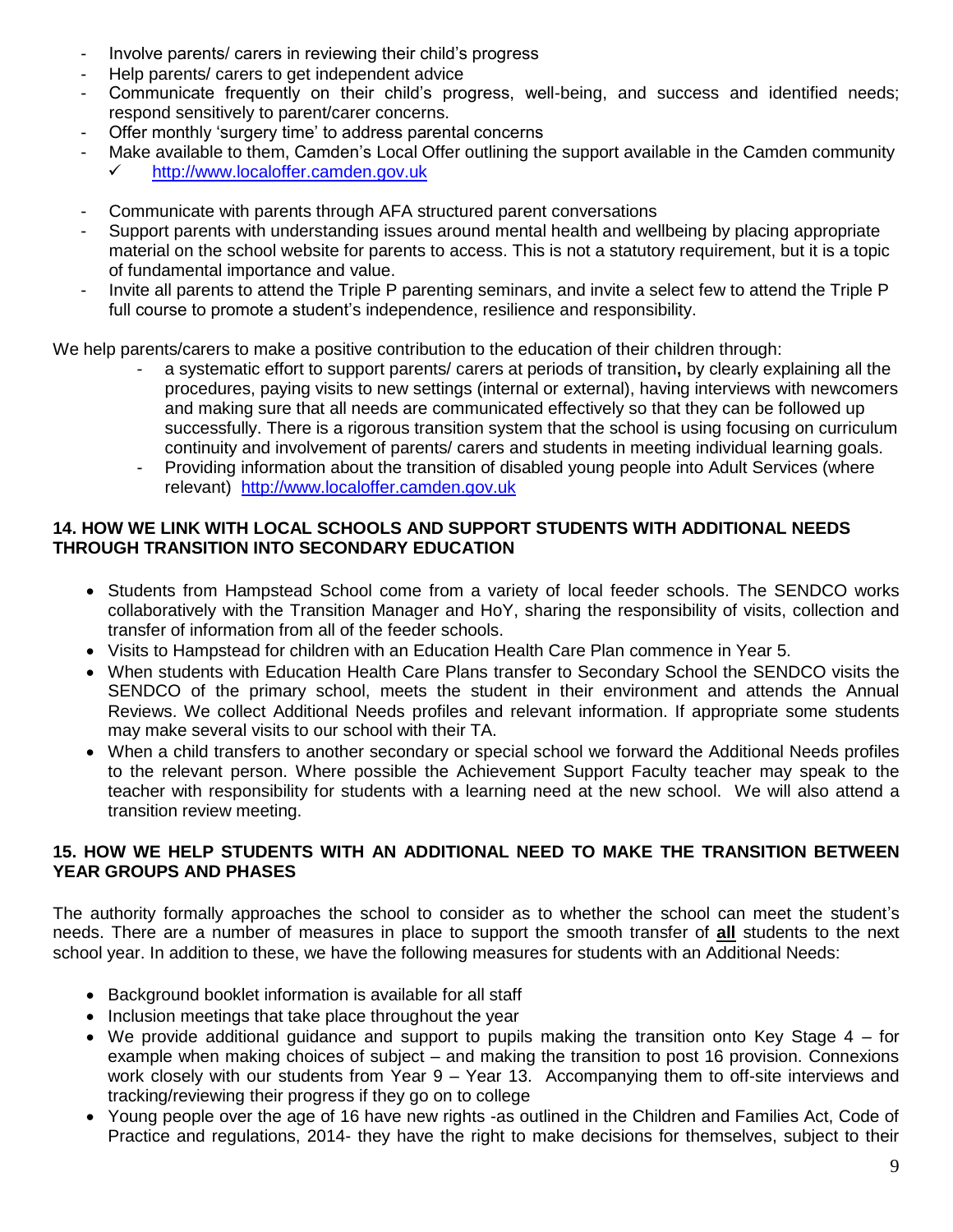capacity to do so as set out in the Mental Capacity Act 2005. Their voice MUST be heard in the transition to adulthood phase - Mental health code of practice

 We will work with colleges to ensure that support is in place when they transfer to college. Students without an Education Health Care Plan but with a Learning Need should disclose their learning need at the application stage, in order for the college to support with learning

### **16. HOW WE WORK IN PARTNERSHIP WITH CHILD HEALTH SERVICES, SOCIAL SERVICES AND EDUCATIONAL WELFARE SERVICES AND COMMUNITY ORGANISATIONS**

- Our school nurse is in regular contact with the SENDCO. Our Educational Welfare Officer monitors attendance and punctuality. She visits parents/ carers where necessary.
- Speech and Language therapists work closely with the school in supporting students with needs in communication.
- The Paediatric Occupational Therapy Service provides support for students and their carers who are using particular equipment to support their learning and life skills. They also provide support and advice for staff that run Occupational Therapy programmes for our students.
- The Advisory Teacher for Hearing Impaired (HI) students provides support and advice for staff that have students with hearing difficulties in their class. The Advisory teacher for the Visually Impaired (VI) provides support and advice for staff, which have students with visual impairment.
- The Community Consultant Paediatrician provides information and advice when our pupils have been seen in his clinic.
- The Child and Adolescent Mental Health Service (CAMHS) Child and Adolescent Mental Health Services [in Camden](http://www.camden.gov.uk/ccm/content/contacts/contact-child-and-adolescent-mental-health-services.en) provide appropriate assessment and support for students and families who have particular emotional and behavioural difficulties.
- Key workers support with independent living issues
- Medical needs and medical care plans are maintained and shared with staff via SIMS

## **Monitoring**

The SENDCO and head teacher will monitor the effectiveness of the policy on a day-to-day basis. We have a governor with links to the Achievement Support Faculty whose role is to oversee the implementation of the policy.

### **Complaints**

It is always best to try to resolve concerns amicably either through the teacher or SENDCO (Please see Borough Complaints' procedure). We make ourselves as accessible as possible and are always glad to chat informally at beginnings or ends of day. Alternatively we are happy to make a time for a more formal meeting and you are welcome to bring family members or people acting as your advocate or translator if required. We are usually able to provide translation if necessary. If you are not happy with the SENDCo, you can make an appointment with the Head of School to discuss your concerns. Please see the school's complaints policy for a full outline as the complaints procedures at Hampstead School. [Hampstead School's complaints procedure](http://www.hampsteadschool.org.uk/_files/A515932FB29561555273FB1774A6A659.pdf)

Special Educational Needs and Disability Information, Advice and Support Service (SENDIASS) will support parents and carers who have a problem or disagreement with a school or Camden Local Authority. They will seek the opportunity for mediation, give an independent opinion and offer support in resolving the issue positively.

Additional Useful hyperlinks:

Hampstead School SEND Information Report Camden Local Offer: [http://www.localoffer.camden.gov.uk](http://www.localoffer.camden.gov.uk/) Enquiries at Hampstead School [enquiries@hampsteadschool.org.uk](mailto:enquiries@hampsteadschool.org.uk)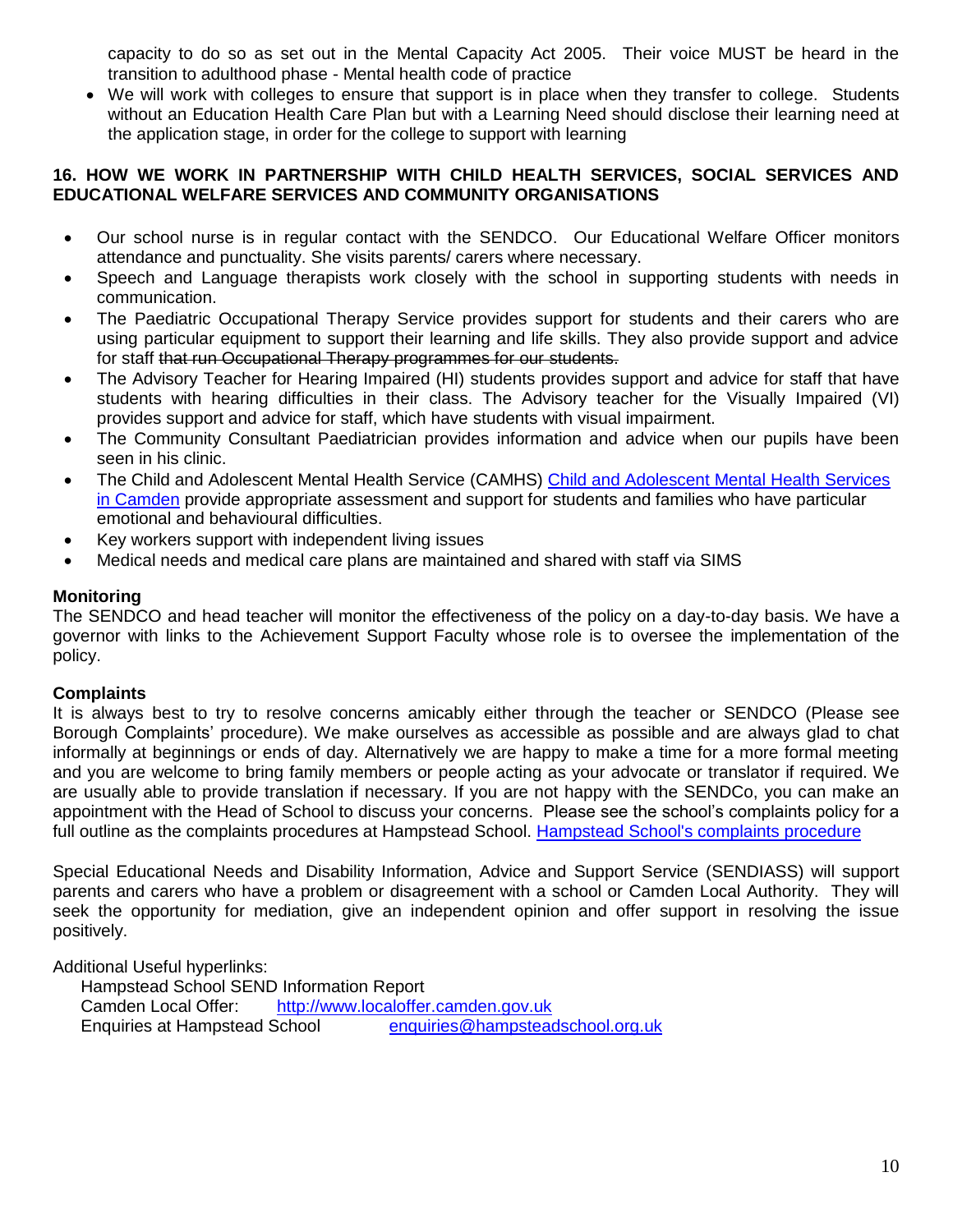## **APPENDIX**

# **Achievement Support Faculty Provision - summary**

| <b>Wave one support</b>                                                                     | Wave 2                                                   | Wave 3                                             |
|---------------------------------------------------------------------------------------------|----------------------------------------------------------|----------------------------------------------------|
| Quality first inclusive teaching -<br>how we make our lessons<br>accessible to all learners | Targeted - group                                         | Targeted and specialist 1-1                        |
| Differentiated lesson                                                                       | Rapid reading                                            | social communication                               |
| Focussed questioning<br>techniques using Bloom<br>Taxonomy scale                            | reading support before and<br>after school               | comic strip conversations                          |
| Focused modelling                                                                           | My Maths                                                 | External agency support                            |
| Application of Passport of<br>Provision strategies                                          |                                                          | vocabulary development                             |
| Partnership working with<br><b>Teaching Assistants. Team</b><br>teaching                    | Small group speech and<br>language work                  | Language acquisition                               |
| Use of strategy booklet                                                                     | Modern Foreign Language<br>withdrawal Years 8 & 9        | Specialist S & L support                           |
| Access to specialist advice to<br>support teaching and learning                             | Small group social<br>communication group                | Expressive/receptive language skill<br>development |
|                                                                                             | Double or tripled staffed<br>lessons                     | Precision maths                                    |
|                                                                                             | small group withdrawal support                           | <b>Occupational Therapy</b>                        |
|                                                                                             | Full differentiation of lessons                          | Physiotherapy                                      |
|                                                                                             |                                                          | support with medical and/or physical<br>needs      |
|                                                                                             | Literacy group support 13<br>hours a fortnight in Year 7 | assistive technology                               |
|                                                                                             | Assistive technology                                     | Family therapy                                     |
|                                                                                             |                                                          | Individual therapy                                 |
|                                                                                             |                                                          | mentoring                                          |
|                                                                                             |                                                          | <b>School based Counselling</b>                    |
|                                                                                             |                                                          | <b>Educational EP support</b>                      |
|                                                                                             |                                                          | flexible timetable                                 |
|                                                                                             |                                                          | phonic skill development                           |
|                                                                                             |                                                          | reading development                                |
|                                                                                             |                                                          | comprehension skill development                    |
|                                                                                             |                                                          | specific software packages                         |